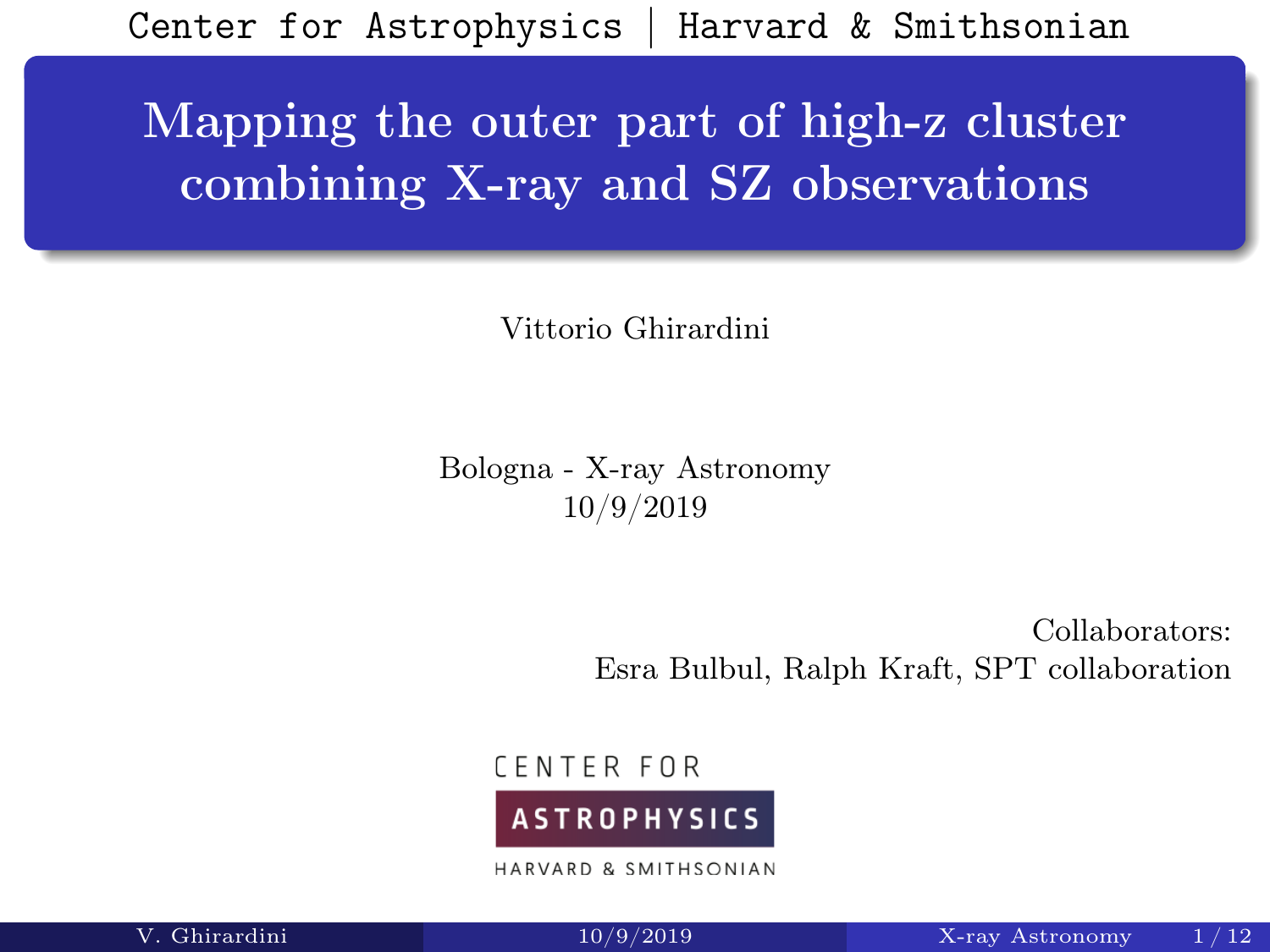# The high-z SPT sample

- $-$  SPT S/N  $> 6$
- $z > 1.25$
- Objects with deep Chandra and XMM-Newton data
- $\bullet$  750+575 ks in *XMM-Newton* AO-16 (PI E. Bulbul, and A. Mantz)
- $\bullet$  560+60+100 ks in *Chandra* AO-16 (PI M. McDonald, G. Garmire, and S. Murray)
- $-$ >Tot 2.045 Ms

#### Goals

J.

- Study the thermodynamic properties in the high redshift Universe
- And their evolution with cosmic time

| Cluster          | redshift | R.A.           | Dec.                       | $t_{CXO}$ | $t_{MOS1}$ | $t_{MOS2}$      | $t_{pn}$ |  |
|------------------|----------|----------------|----------------------------|-----------|------------|-----------------|----------|--|
|                  |          | $[\text{deg}]$ | $\lceil \text{deg} \rceil$ | [ks]      | [ks]       | [ks]            | [ks]     |  |
| SPT-CLJ0205-5829 | 1.322    | 31.4437        | $-58.4855$                 | 57.8      | 69.4       | 70.2            | 52.7     |  |
| SPT-CLJ0313-5334 | 1.474    | 48.4809        | $-53.5781$                 | 113.6     | 186.0      | 195.2           | 164.5    |  |
| SPT-CLJ0459-4947 | 1.700    | 74.9269        | $-49.7872$                 | 136.2     | 461.9      | 471.6           | 410.3    |  |
| SPT-CLJ0607-4448 | 1.401    | 91.8984        | $-44.8033$                 | 111.1     | 132.7      | 144.8           | 98.7     |  |
| SPT-CLJ0640-5113 | 1.316    | 100.0645       | $-51.2204$                 | 173.4     | 127.7      | 131.9           | 114.0    |  |
| SPT-CLJ2040-4451 | 1.478    | 310.2468       | $-44.8599$                 | 96.7      | 76.2       | 76.6            | 72.8     |  |
| SPT-CLJ2341-5724 | 1.259    | 355.3568       | $-57.4158$                 | 112.4     | 107.7      | 107.7           | 93.0     |  |
| V. Ghirardini    |          | 10/9/2019      |                            |           |            | X-ray Astronomy |          |  |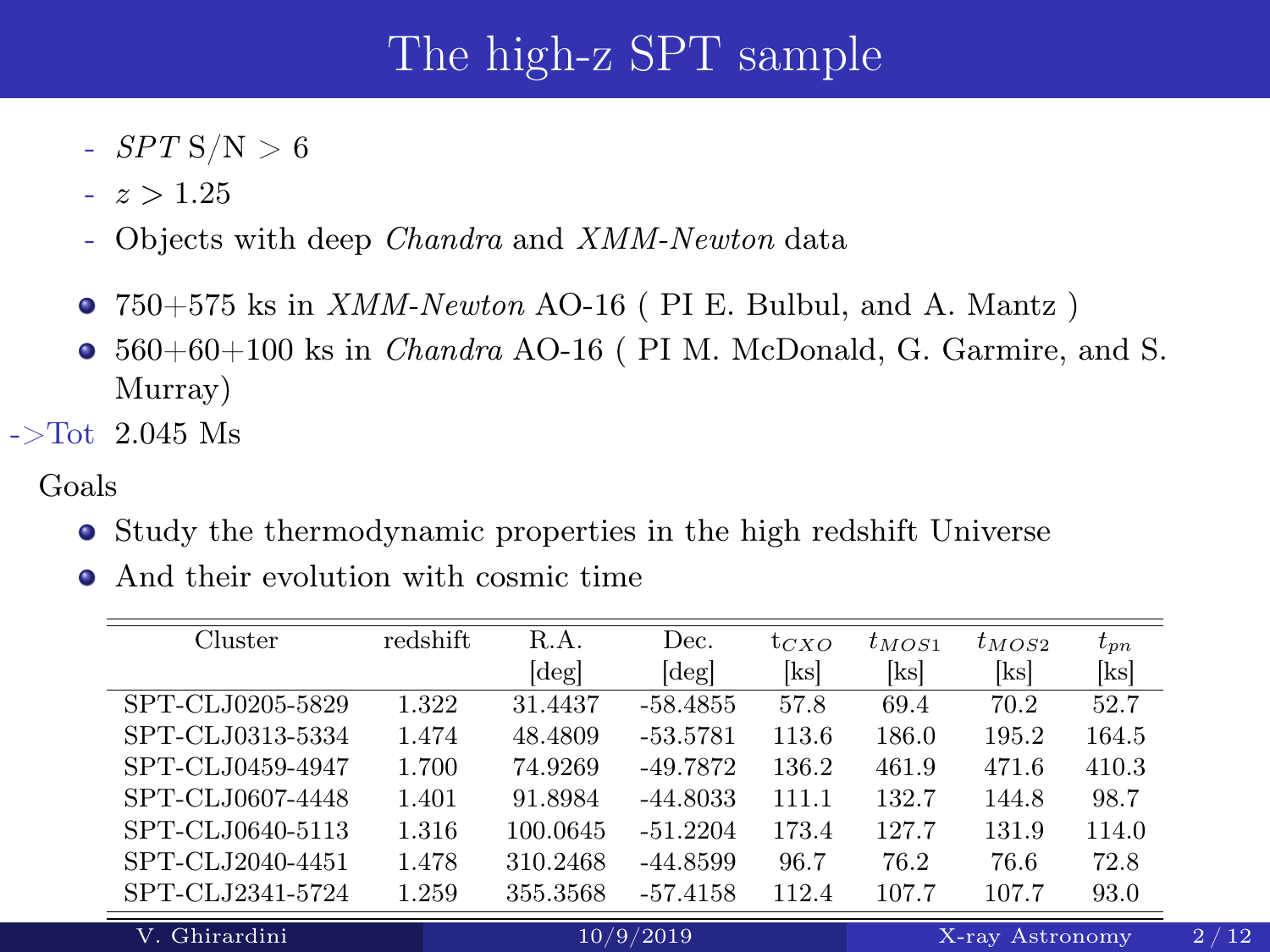# Images

-Chandra: exquisite spatial analysis -XMM-Newton: large effective area

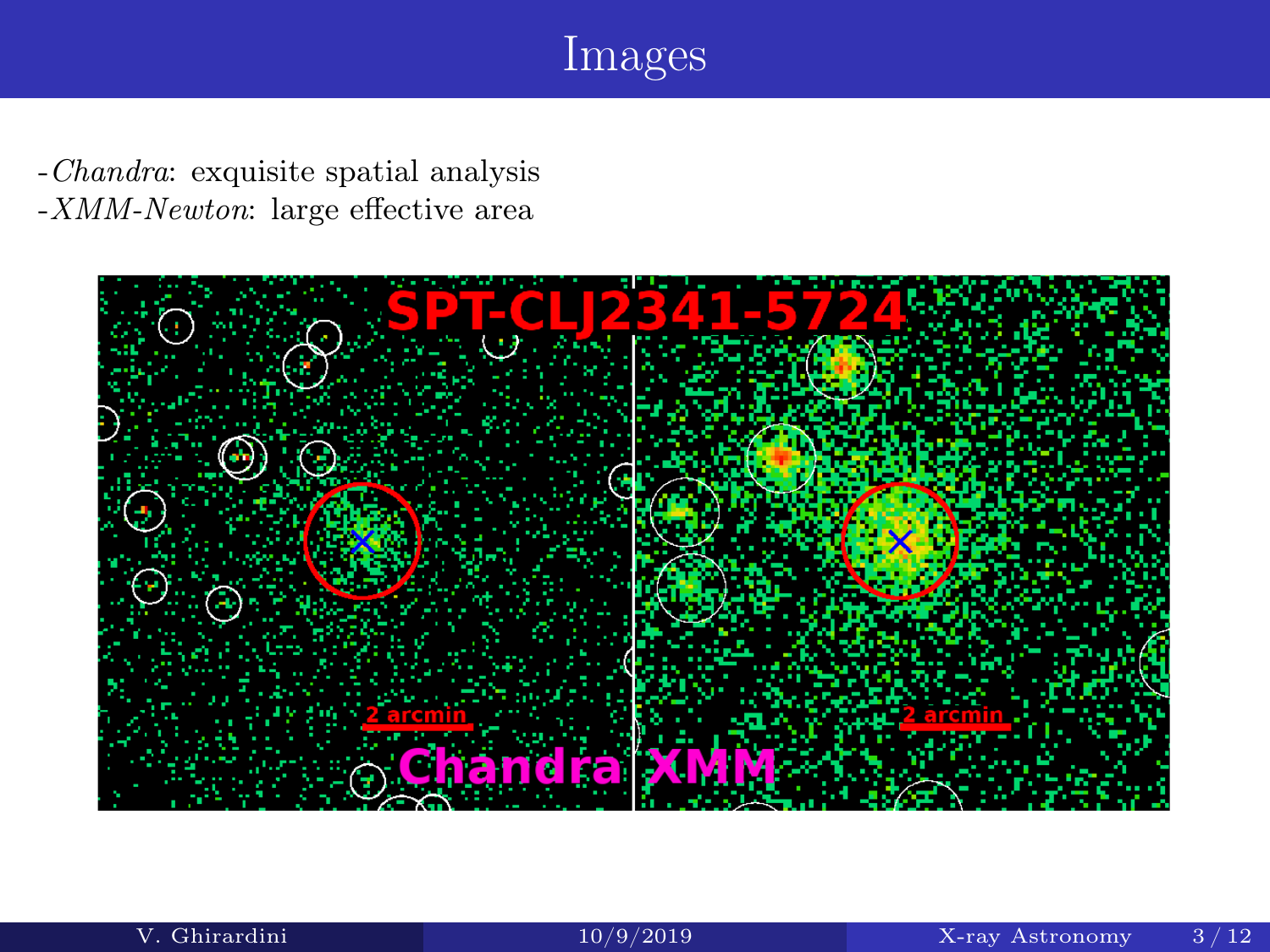### Joint Chandra - XMM-Newton analysis

Observation = Cluster  $\#$  Projected  $\#$  Instrument  $\#$  + bkg  $\#$  Poisson

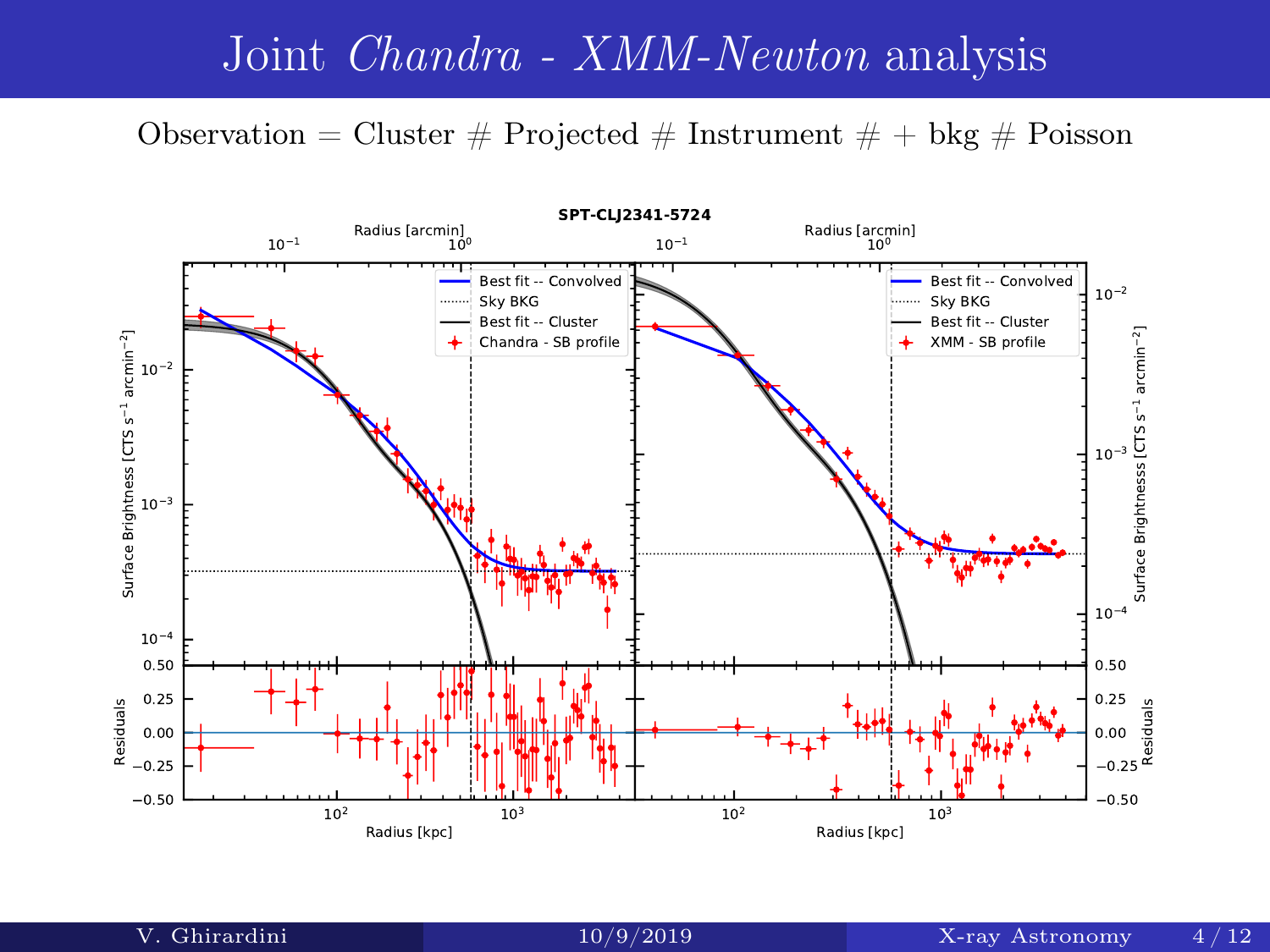### Mass comparison

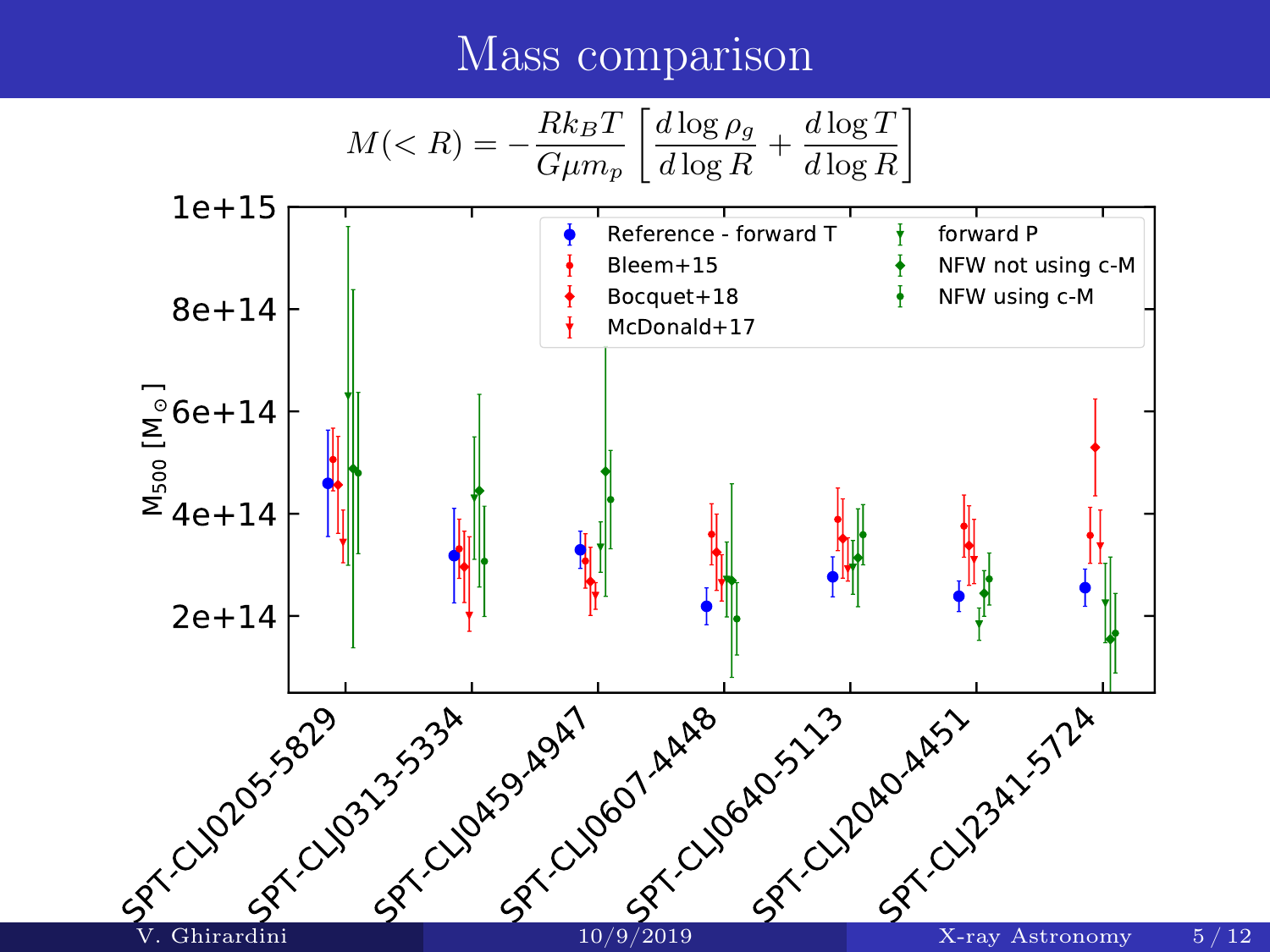## Density

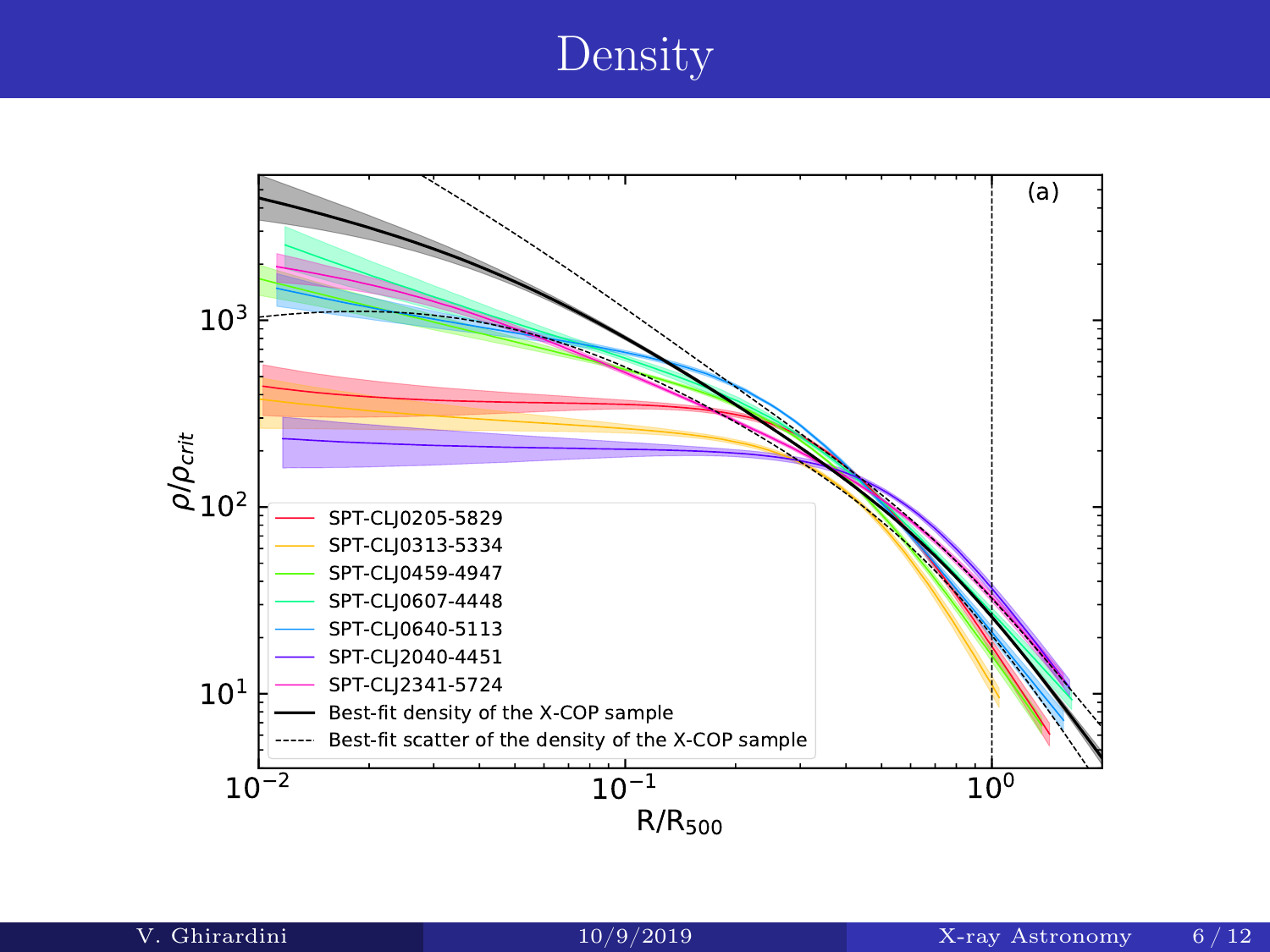#### Density – Scatter

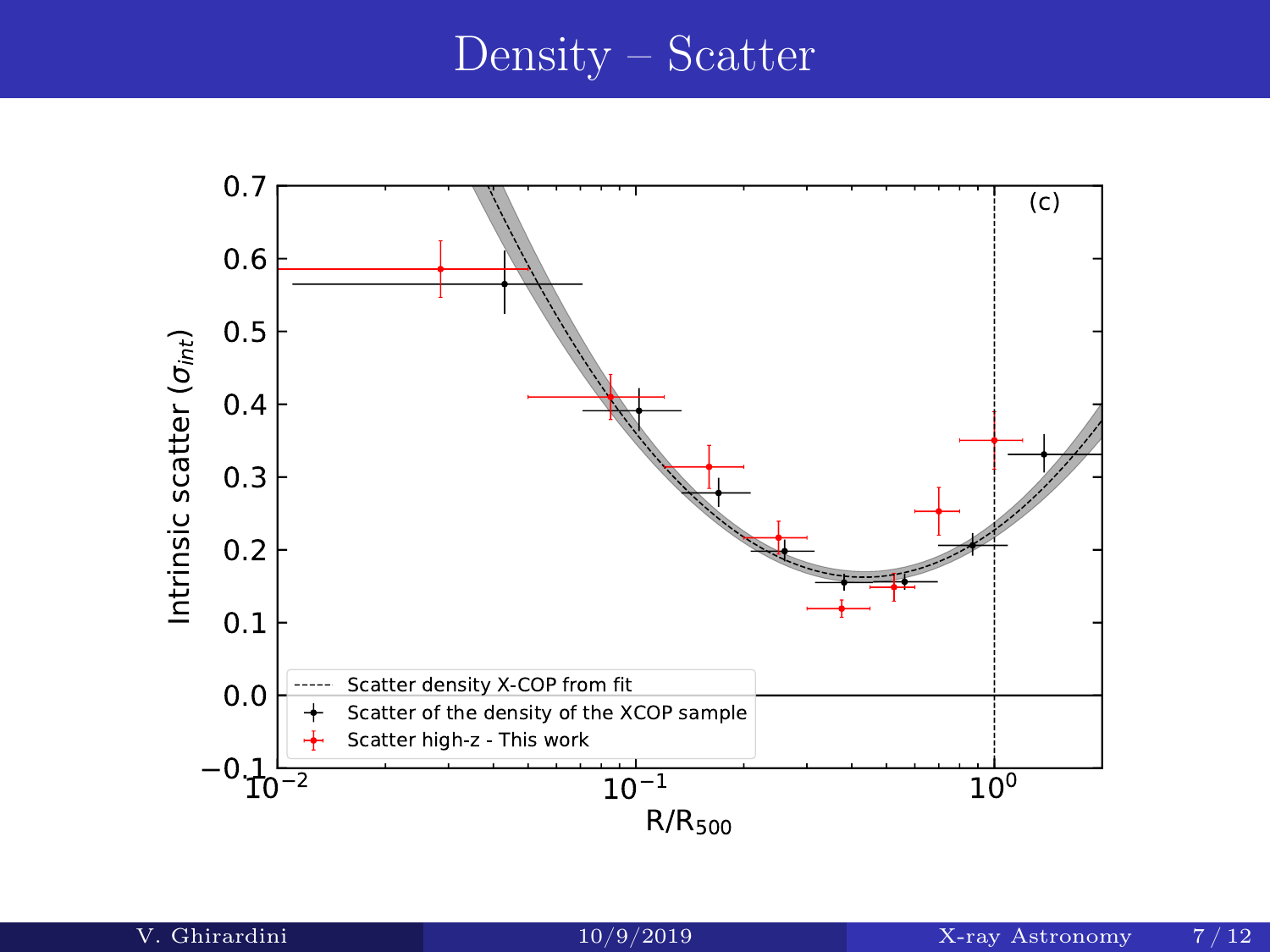## Temperature (XMM-Newton only)

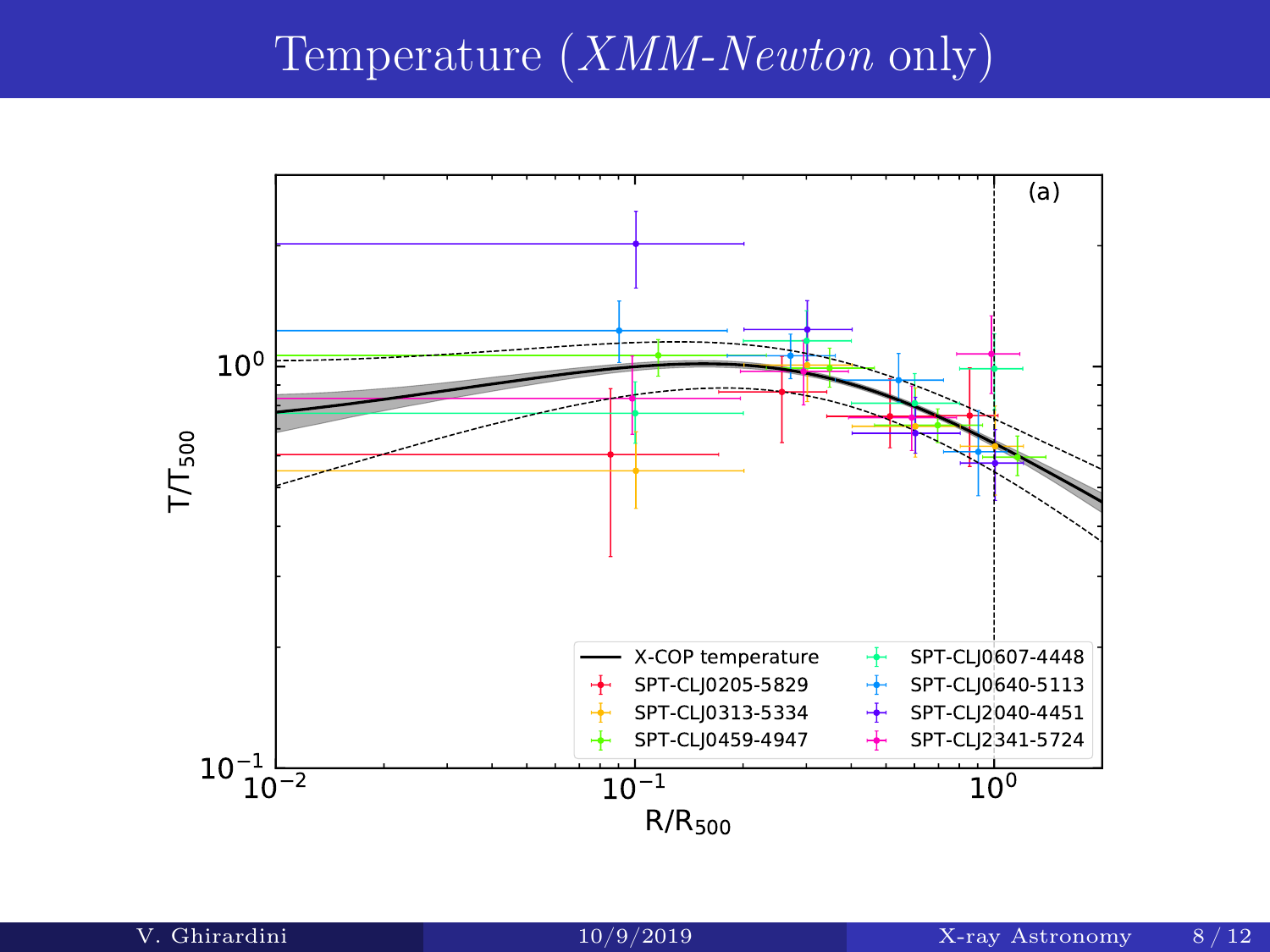# Systematics

Mass bias

- $\bullet$  Masses of high-low z samples are hydrostatic  $\Rightarrow$  same effect on the profiles
- Scatter in mass measurement is an estimate of the hydrostatic bias in the outskirts (12% vs the 7% in X-COP)

Clumpiness bias

- 5% temperature Avestruz et al. 2016
- 10% density Eckert et al. 2015

Progenitors bias

- Using some theoretical recipe (Fakhouri et al. 2010) these are not progenitor of X-COP
- We can correct using  $c M z$  relation

Temperature bias

Chandra and XMM-Newton measure different temperature (about 20% for these objects, see Shellenberger+15)

Center bias

• Redo the analysis using X-ray peak or centroid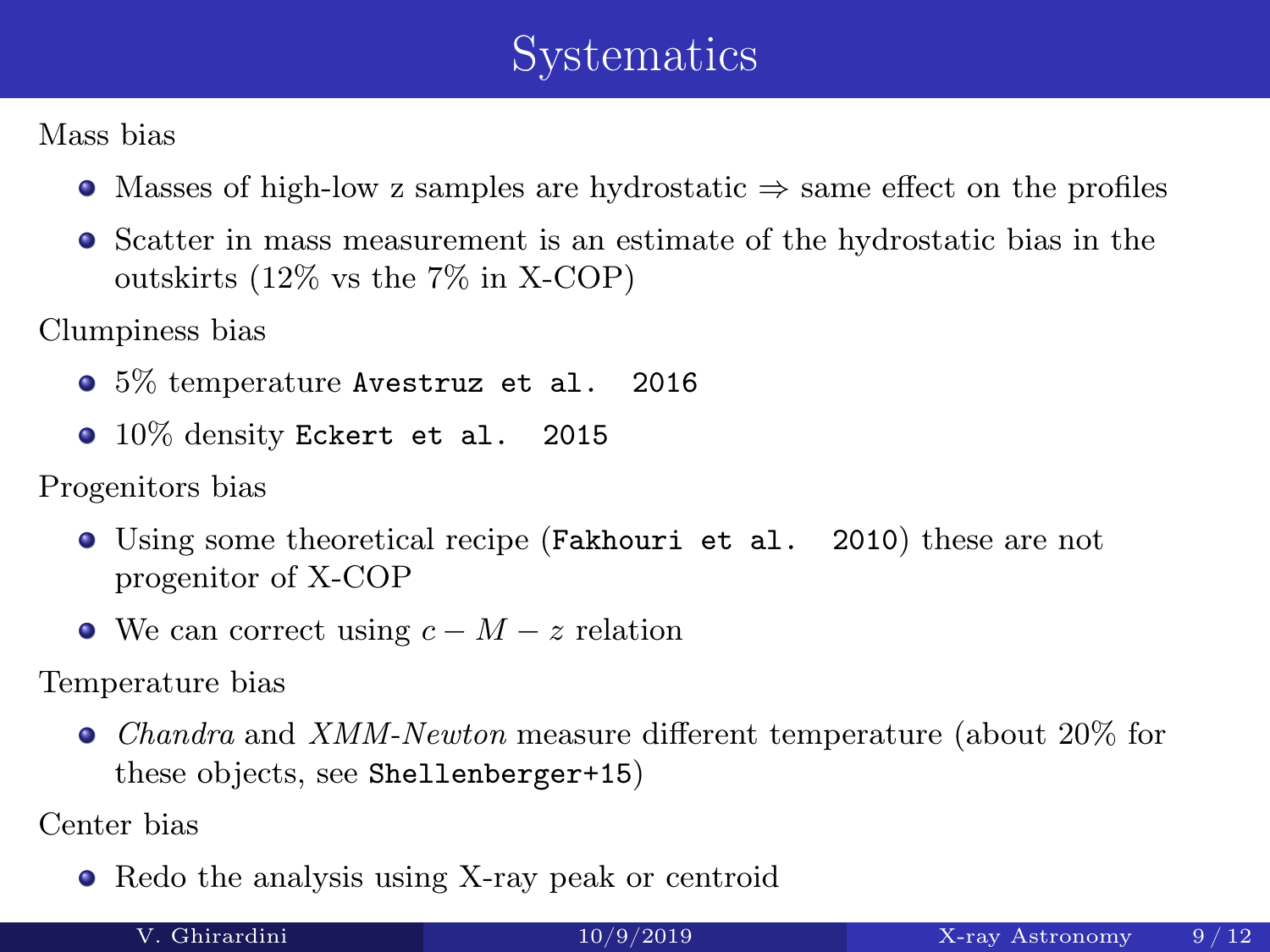# Density evolution

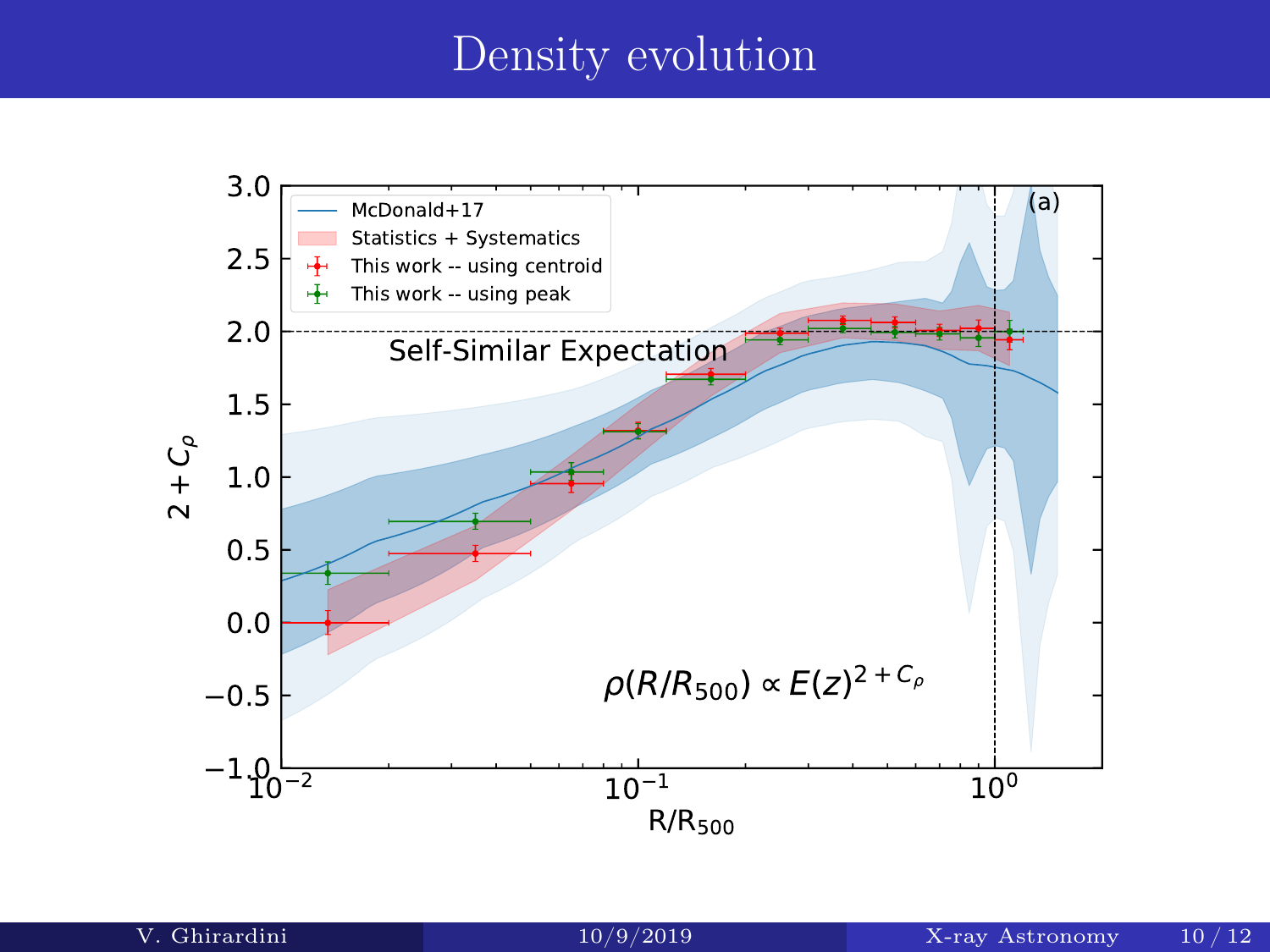### Temperature evolution